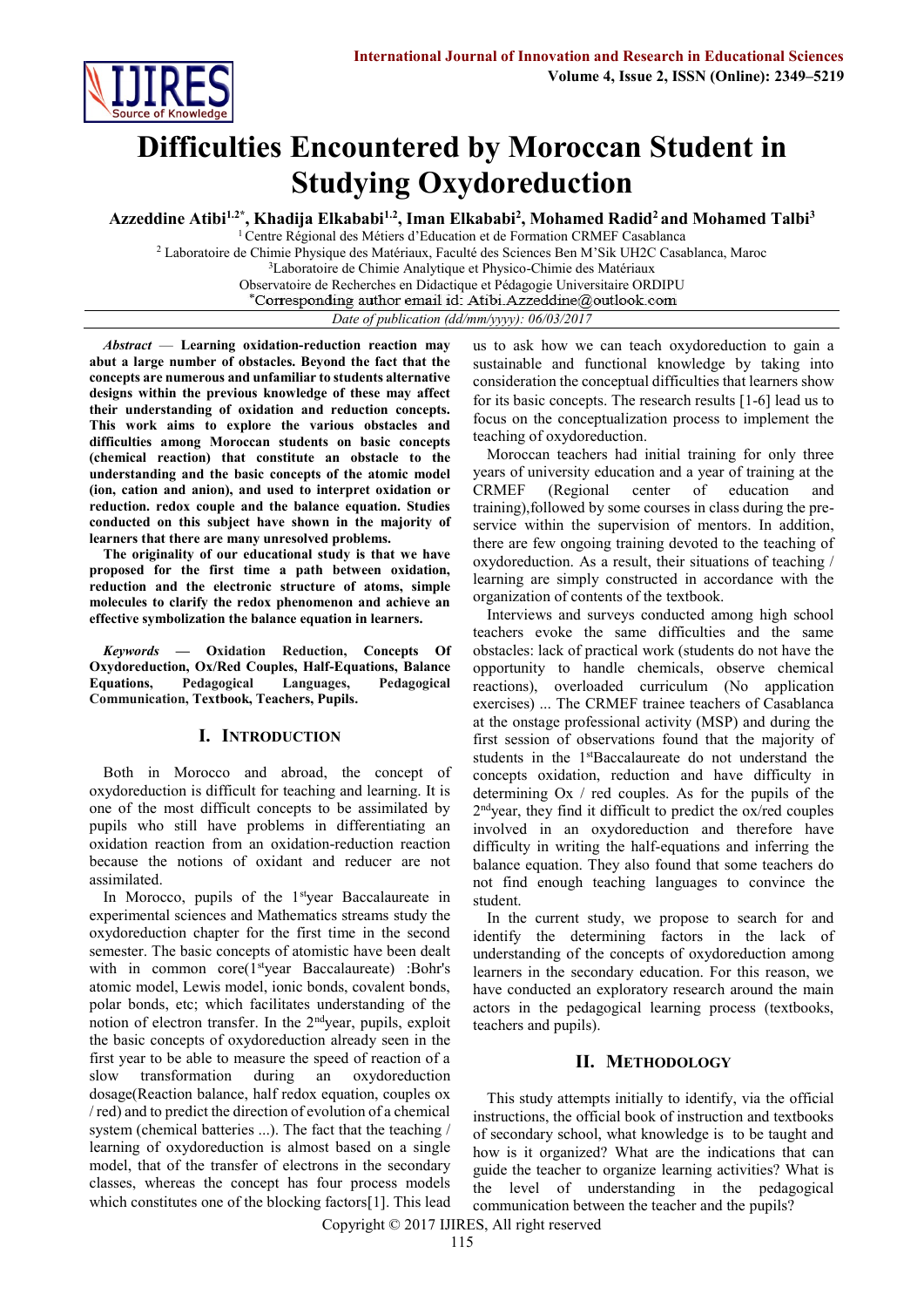

To answer these questions, we first conducted an analysis of the aforementioned documents, followed by interviews and questionnaires (tested and approved) to determine the uses of teachers for these concepts in class. The methodology adopted in this research is based on the following three parts:

- Part 1: Curriculum of chemistry of secondary school "oxidation-reduction chapter".
- Part 2: The teaching skills acquired by Chemistry teachers.
- Part 3: Pedagogical communication between the teacher and the students in chemistry presentations in high school (Measuring the effects on student learning).

# **III. ANALYSIS OF THE CONTENT OF TEXTBOOKS IN CONSULTATION WITH OFFICIAL INSTRUCTIONS.**

In order to explain some of the difficulties that learners may have in appropriating the basic concepts of oxidation reduction, we will present briefly the results of the analysis of the chemistry textbooks "oxidation-reduction part" of the teaching in the secondary level (common core level, 1<sup>st</sup>and 2<sup>nd</sup>year baccalaureate). We also offer to compare the organization, complementarity and articulation of different atomistic concepts and oxidation reduction in the teaching skills.

*Question:* To what extent can a pupil, at the end of the secondary level, give the balance equation of an oxydoreduction reaction, can differentiate between reduction, oxidation, identify the couples involved and predict the nature of such a reaction?

The analysis of the content of school textbooks could shed light on the way in which are introduced the basic concepts oxydoreduction to learners and possibly on complementarity and the manner in which they are articulated.

*III.1. Chemistry School Textbook "oxydoreduction chapter" Common core level (1 secondary level):*

The knowledge of atomistic, considered as fundamental in the understanding of the concepts of oxydoreduction, is part of the program of the common core. They are introduced below:

- Model of the atom: nucleus, electrons: number of charge and atomic number Z, number of mass A, elementary electrical charge, charge of constituents of the atom, electroneutrality of the atom.
- Chemical element: definitions of mono atomic ions, characterization of the element by its atomic number and its symbol, conservation of the element during chemical transformations.
- Model of the electron particle: distributions of the electrons in different layers K, L, M, distribution of the electrons for the elements with atomic number Z between 1 and 18.
- The Duet and octet rules:
- Stability rules for noble gas atoms, chemical inertia.
- Application to stable monoatomic ions.
- Application to molecules using the Lewis model of

the covalent bond, Lewis representation of some molecules, enumeration of bonding and nonbinding electron doublets.

- Modeling the chemical transformation of a system (chemical reaction, initial state and final state of a system), symbolic writing of the chemical reaction (equations, reactants and products)and adjustment of stoichiometric numbers.
- Material balance.

*III.2. Chemistry School Textbook "oxydoreduction chapter" Level 1stand 2ndyear Baccalaureate:*

The new concepts introduced, which can be mobilized to explain the formation of the bond during a chemical transformation, are introduced as follows:

- Examples of oxydoreduction reactions as reactions involving electron transfer (action of hydrochloric acid on a metal).
- Writing of each reaction and definition of an oxidant and a reducing agent.
- Definition of a reducing oxidizing couple.
- Method and formalism for writing the equation of an oxydoreduction reaction.
- Use of the periodic table to give examples of reducing and oxidizersagents.

The analysis of the content of the textbooks of the three levels of the secondary school in consultation with the official instructions which allows us, for the 1st year and 2nd year baccalaureate, to find that:

- The hourly volume intended by official instructions to certain chapters is not proportional to the volume of the content of textbooks.
- The concepts present in scientific knowledge differ from those of the knowledge to be taught: there are no concepts of oxidation number and electro negativity at the level of the knowledge to be taught.
- There is no scale of reference potentials.
- The articulation between the different chapters of the content of the textbook level 1<sup>st</sup>and 2<sup>nd</sup>year baccalaureate is not adequate to achieve a good illustration of the concept oxydoreduction.
- The program of the 2<sup>nd</sup>year Baccalaureate in the last chapter "electrochemical cell" has a more or less appropriate microscopic description but remains insufficient for the lack of the Nernst equation.

# *III.3. Results and Discussion:*

In class of the secondary level, the student facing an oxydoreduction reaction should recognize and represent the half-equations of oxydoreduction. Thus, the transition from experimental observation to modeling through the use of atomic and molecular scales requires a strong capacity for abstraction and even if pupils master the rules, they can no longer give them meaning. The most contemplated difficulties:

At the level of the textbook of the  $1<sup>st</sup>$ year of the Baccalaureate, there is the absence of essential concepts that are decisive in understanding the fundamental concepts of oxydoreduction which are: "qualitative classification of redox couples" and "gamma rule". The first concept allows to quantify each of redox couples according to their

Copyright © 2017 IJIRES, All right reserved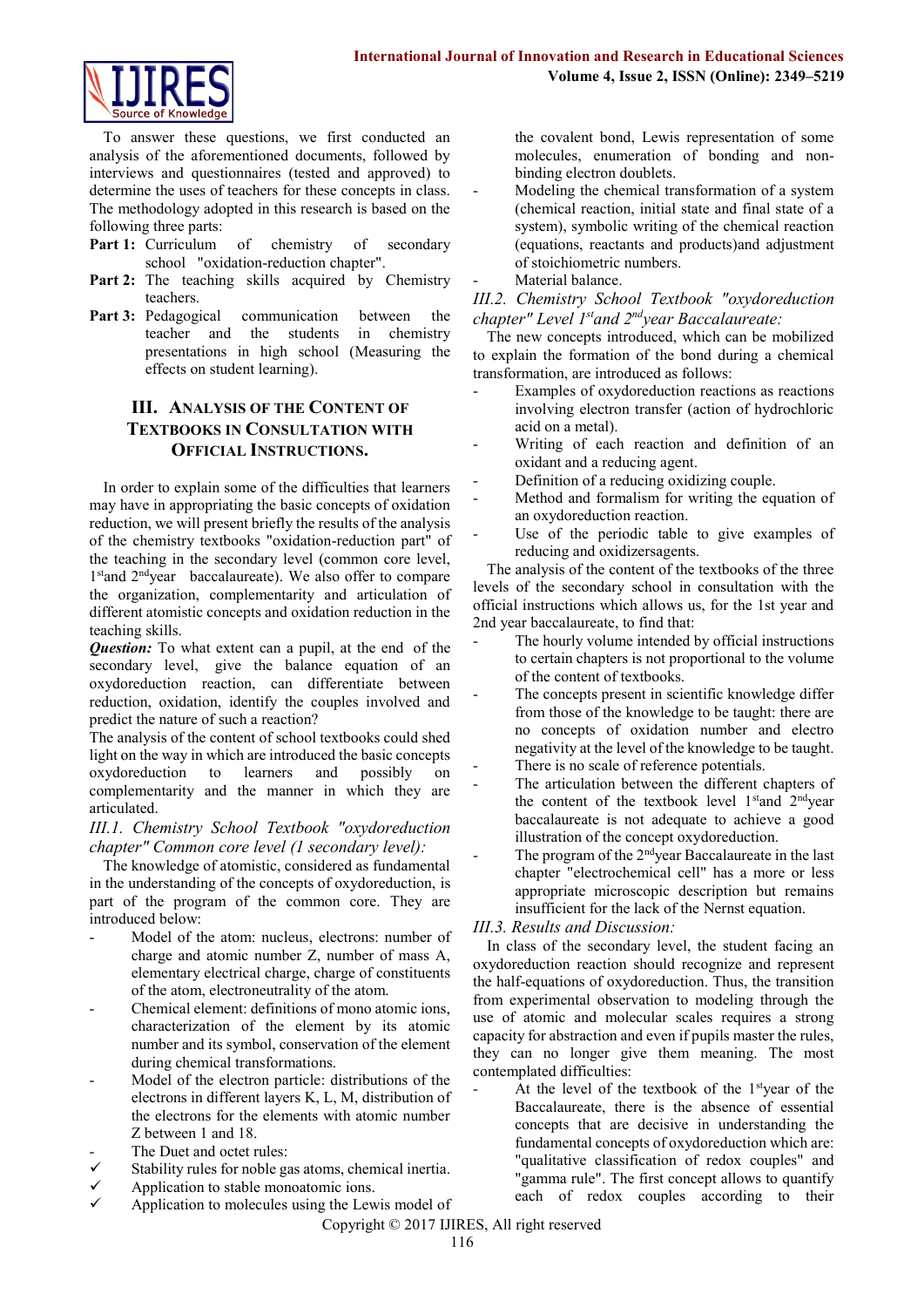

oxydoreduction power. It also seems clear that for a given couple, the more strong oxidizer is more its conjugate has a low reducing power. So we can place each couple on a double scale that allows to predict what the tendency of a couple will be reacting instead as an oxidant or rather as a reducing agent. The second concept makes it possible to predict the reactions which will naturally take place and which, on the contrary, are impossible in a normal context. For example: the observation of reality (diagram below: Fig. 1) shows that the redox couples do not react in any way. One would expect indeed to have as well ndeed to have as<br> $2Al + 3Cu^{2+} \Box$   $3Cu^{2+}$  $+3Cu$ , However, observation shows that this is not the case. The first

reaction obviously works: there is discoloration of the copper solution and the metal copper will appear on the aluminum which is gnawed. Conversely, the second experiment does not lead to any reaction.



Fig. 1. Diagram of reaction Al/Cu<sup>2-</sup>

• The absence of the "oxidation number" concept is also noted. The learner, when dealing with molecular compounds, when outside the aqueous solutions, cannot define the oxydoreduction reaction from the writing of two half-equations which translate complete exchanges of electrons between oxidant and reducer. This definition does not apply and only the technique of oxidation numbers is applicable in this case. For example, the chemical formula of iron ore (present, for example, in hematite) is  $Fe<sub>2</sub>O<sub>3</sub>$ , the oxidation number of iron in this substance is  $+$  III. To obtain iron from its ore involves transforming into  $Fe<sup>3+</sup>$ , it is therefore a oxydoreduction reaction. The reducing agent used is CO, obtained by burning the coke in the blast furnace. The overall reaction is as follows:  $Fe<sub>2</sub>O<sub>3</sub>(s) + CO(g) \rightarrow Fe(s) + CO<sub>2</sub>(g)$ .

• At the level of the program of the  $2<sup>nd</sup>$ year, we note the non-existence of the notion "potential of the redox couples" which predicts the spontaneity of a reaction. Understanding the spontaneity of a reaction is fundamental in chemistry because it is the basis for the operation of electrochemical cells, for example, the oxidation of iron (Fe) by the oxygen in the air to form hematite ( $Fe<sub>2</sub>O<sub>3</sub>$ )

 $4Fe + 3O<sub>2</sub> \rightarrow 2 Fe<sub>2</sub>O<sub>3</sub>$  (oxydo-reduction)

Can be written:  $4Fe \leftrightarrow 4Fe^{3+} + 12e$ - (oxydation)  $3O_2 + 12e \Leftrightarrow 6O^2$  (reduction)

Both couples are  $Fe^{3+}/Fe$  and  $O_2 / O^{2-}$ ; the potential of  $O_2$  /  $O^2$  is higher than that of Fe<sup>3+</sup> / Fe. In addition to the 2<sup>nd</sup>year baccalaureate there is also a microscopic description more or less appropriate when performing an electrochemical cell but is still inadequate since the Nernst equation is not in the program. Indeed, the latter has a decisive role in determining the electromotive force of the

battery, predicting the direction of movement of balance, the direction of the electric current and the identification of the redox couple that undergoes reduction and oxidation.

#### *III. 4. Conclusion 1:*

The content of textbooks of chemistry "oxydoreduction chapter" of the 1<sup>st</sup>and 2<sup>nd</sup> year of secondary school as a whole is not well structured (discontinuity, disconcordance paragraph, non-articulation, hours of teaching...) so a good illustration of the oxydoreduction concepts depending on the three registers. The absence of essential concepts which are decisive in understanding the fundamental concepts of oxydoreduction which are: "the qualitative classification of redox couples", "the gamma rule" and the number of oxidation for the 1styear level and "Potential of redox couples", Nernst's law for the 2ndyear level is the source of enormous obstacles found by the learners.

This deficiency noted in the textbooks for the two levels plus the hourly volume intended by official instructions to certain chapters which is not proportional to the volume of the contents of textbooks, pushes teachers sometimes to increase the number of hours to complete the program.

The effect of this multiplies the number of difficulties of understanding of the concepts of oxydoreduction and decreases the rate of the teaching performance. Better textbooks accompanying suitable official instructions would greatly facilitate the work of teachers and would enable students to work more effectively and with interest, and even for some with more pleasure.

# **IV. THE TEACHING OF THE CONCEPT OF OXYDOREDUCTION IN SECONDARY EDUCATION IN MOROCCO: PROFESSIONAL KNOWLEDGE OF TEACHERS.**

As a first approach to this work, we started by identifying the "conceptions" of teachers. Among the possible methods of investigation in didactic research (questionnaire paper / pencil, observation of practices in class, interview ...), we favored the interview method. This method seems to offer a great autonomy of expression (language and gesture). It allows obtaining a good idea of the conceptions of the interviewees, since producing nothing written which can serve as a reference in order to better structure their answers, can (or risk) to repeat, to split up, to speak about related subjects, etc. The answers that the teachers will produce during the interview would be closer to the discourse they hold in class than those they would have structured in writing. They, therefore, provide rich information, even if they are sometimes difficult to treat because of their dispersion. To limit this risk, we opted for an interview, based on a series of four questions chosen according to a gradation from the implicit to the explicit about the links between the concepts involved.

The sample is made up of 36 teachers of Chemistry for secondary levels, all having a master's degree in chemistry or physics with at least 20 years of seniority. The duration of the interview has not been fixed before. It varied from 15 to 45 minutes, depending on the teacher (interaction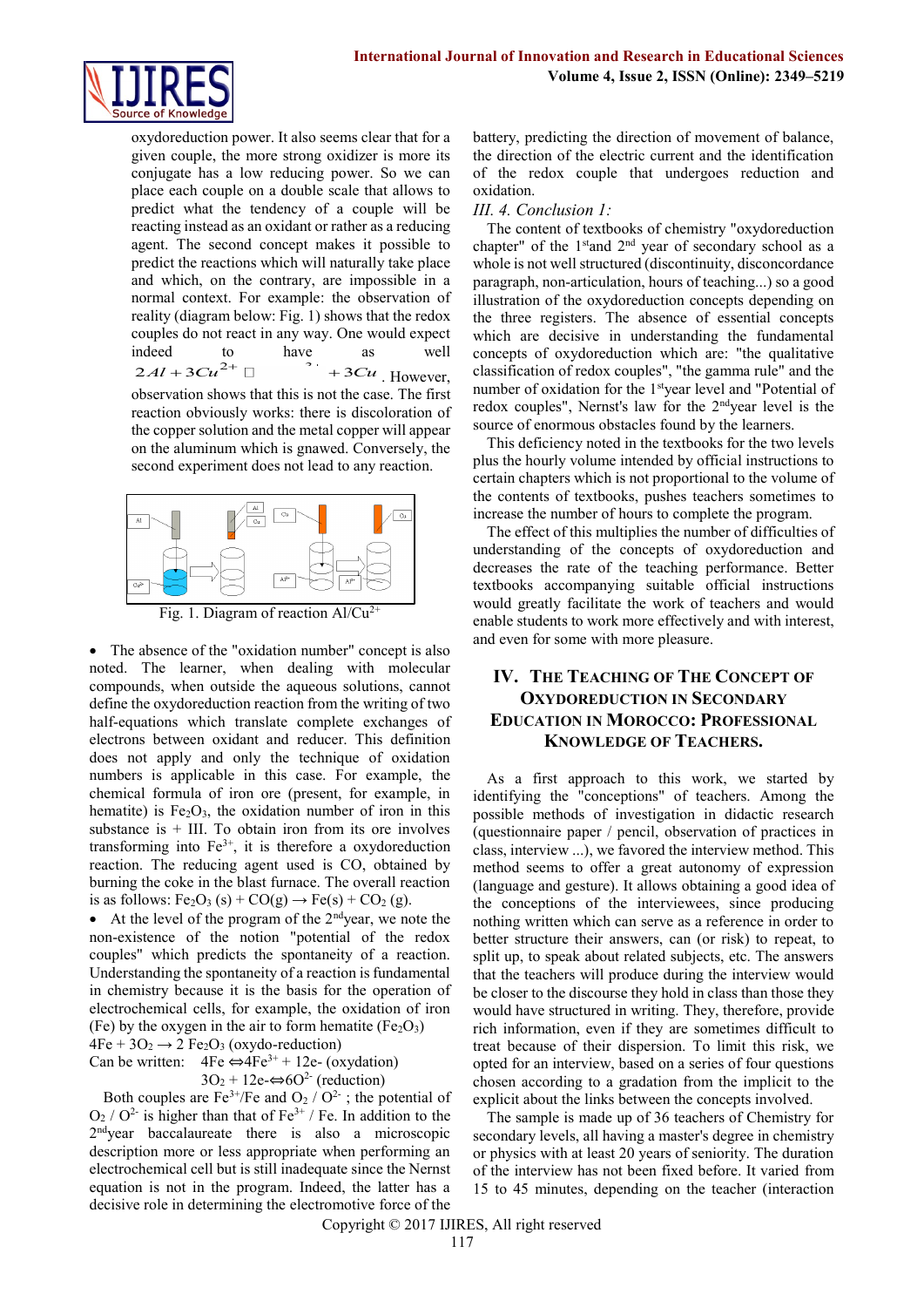

between teacher and researcher). All the interviews were recorded using a tape recorder and were subsequently transcribed in order to constitute the corpus of our study. Using the questions (Qi) which formed the backbone of the interview, we sought to analyze what were their:

- Disciplinary knowledge, that is, the conceptions that teachers have of the concept of oxydoreduction and its symbolization by the reaction equation.
- Pedagogical knowledge, especially their methodological choices to address teaching objects of knowledge concerning the knowledge to be taught.
- Didactic knowledge, learning difficulties that students may encounter and how to take them into account.
- Viewpoint on the content of school textbooks (what is the knowledge to be taught and how is it organized?).

*IV.1. Professional Knowledge of Teachers*

*Q. 1: Have you benefited from ongoing training in teaching the four teaching models of the concept of oxydoreduction: oxygen transfer, hydrogen transfer, electron transfer and variation of the number of 'oxidation?*

Figure 1 show that the majority (80%) of teachers have never received training devoted to teaching the concept of oxydoreduction and often their teaching / learning situations is simply constructed in accordance with organization of the contents of the textbook and official instructions. On the other hand (15%) of teachers have received a short training (3 to 5 days) which is still insufficient. Other teachers (5%) consider that they have resorted to self-training.



Fig. 1. Percentage of physics teachers who have been trained

*Q. 2: Do you integrate technologies (TICE, EXAO, simulation software ... etc) to introduce the conceptprocesses of oxidation and reduction in your teaching?*

The results revealed that 76% of the teachers being questioned have never integrated the technologies (TICE, EXAO, simulation software, etc.) into their teaching of the process concept of oxidation and reduction (Figure 2) because of lack of training or lack of adequate computer equipment in institutions. On the other hand, in France, technologies (TICE, EXAO, simulation software ... etc) are one of the most widely used in French secondary schools from 1993 [7]. TICE, EXAO, simulation software,

etc.) are very practical to teach chemistry and physics and empower students, they are able to develop the learner's initiative and value $[8]$ . Thus, learners can visualize the representations and the organization of knowledge while taking charge of scientific contents [9].



Fig. 2. Percentage of physics teachers integrating ICT in classroom.

Other teachers (8%) consider that it is rather the lack of time and/or the overload of the classes which hinder the use of the technologies (TICE, EXAO, simulation software ... etc). Less than one-sixteenth (16%) of the teachers being surveyed felt that incorporating technology into teaching facilitates the task and increases student motivation, and considers that technology enhances learning and helps to improve teaching. Also, the use of technologies (TICE, EXAO, simulation software, etc.) helps to reduce task and save time especially in the realization of experiments. It increases students' interaction, and promotes increases students' interaction, and understanding, distinction and differentiation between the four teaching models of the concept of oxydoreduction: oxygen transfer, hydrogen transfer, electron transfer and variation of the oxidation number. It also encourages the construction of new scientific concepts.

*Q. 3: Do you use textbooks and official instructions (teaching guidelines) or other resources when teaching the concept-processes of oxidation and reduction?*

Figure 3 shows that half (50%) of the teachers interviewed use the textbook in their teaching and declare that it remains insufficient and that a didactic analysis of the content of the textbook showed the existence of gaps (lack of certain complementary concepts which hinder the adequacy of learning. In order to reinforce the learner's learning in the most difficult situations or in the case of lack of material to carry out an experiment, for example, they use other documents (scientific text, pictures of certain experiments, simulation software ...). On the other hand, only (20%) of teachers consider the textbook as the only source of information and consider that it is sufficient for their teaching for the secondary levels. At the same time, almost a third (30%) of teachers believe that the articulation and linking of the different chapters of the textbook content is not adequate to give a good illustration of the course and that there is inadequate necessary chemical background to fully describe the concept of oxidation-reduction processes in the microscopic and macroscopic registers.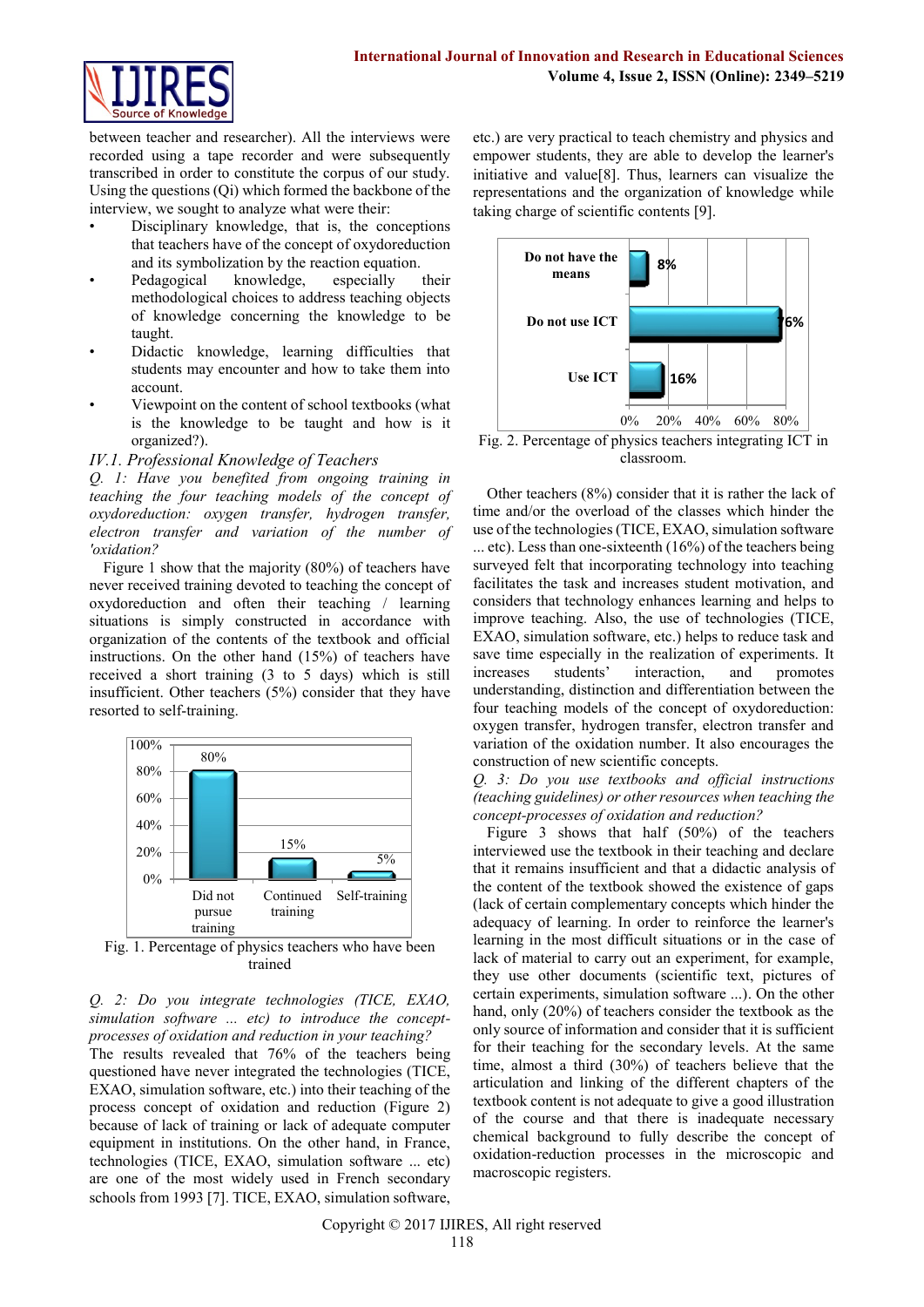



Fig. 3. Percentage of physics teachers using textbooks.

In other words, almost all the teachers have declared the absence of essential concepts that are decisive in understanding the fundamental concepts of redox which are: "qualitative classification of redox couples", "the rule of the gamma "And the oxidation number for the 1styear baccalaureate and" redox pairs potential", Nernst's law for the 2ndyear and they use other documents to prepare the course. As for the use of the instructions (Teachers' Guides), the majorities of teachers and the inspectors considered that the time designated in each chapter by the official instructions does not correspond to the content of the latter: the duration indicated in the description of such a chapter is insufficient And that some of the experiments proposed in the official instructions are either incomplete or unfeasible on the practical level of the laboratory, so its use by the teachers in the execution of the courses remains momentary.

#### *Q. 4: How do you define an oxidizer? a reducer? And distinguish the oxidation of the reduction and the oxidant of the reducing agent in wet and dry media?*

The majority of the teachers interviewed (80%) spontaneously use the electron transfer model for oxido reduction and only 20% mentioned the case of oxydoreduction without electron transfer since in some oxydoreduction reactions, especially in the dry phase (ie in a non-aqueous place, often at high temperature), there is no obvious transfer of electrons. For example, the case of the combustion of dihydrogen in the dioxygen of air:

 $2H_2 + O_2 \rightarrow 2H_2O$  (gas).

According to Lavoisier [10], the hydrogen element, which was combined with the oxygen element, underwent oxidation. But the reagents  $H_2$  and  $O_2$ , and the product  $H_2O$ are molecules; No ion, which would allow an interpretation in terms of electron transfer, is present in the chemical species involved.

They seem almost use of indifferent manner to oxred, terms, at first synonymous view, such as gain/accept, transfer/exchange, lose/release, assign/give, as each term is mobilizing a different representation of the process of oxydoreduction. All the teachers interviewed do not explicitly mention any other type of transfer (total electron transfer between atoms: formation of an ionic bond, partial electron transfer, polarized covalent bond, ion covalent bond, etc.).

Only 5% of the teachers interviewed mentioned that the teaching / learning of oxydoreduction are almost centered on a single model of electron transfer in secondary classes, whereas the concept has four process models of oxydoreduction: transfer of oxygen, hydrogen transfer, electron transfer and variation of the number of redox. They are aware of how we can teach oxydoreduction considering the conceptual difficulties of learners about the basic concepts of oxydoreduction to gain a sustainable and functional knowledge. On the basis of this professional knowledge, these teachers have proposed in a clear and satisfactory way the distinction of oxidation and reduction and oxidant of the reducer in wet and dry environment. *IV.2. Conclusion 2:*

This study has highlighted the existence of difficulties for most of the actors in the process of educational pedagogical learning which are of disciplinary, didactic and pedagogical origin. These difficulties make it difficult to understand the concept-processes of oxidation and reduction: the representation of a reducing oxidizing couple by its symbol or its formal equation, writing the equation of an oxydoreduction reaction, the distinction between oxidation and reduction, oxidant and reducing agent and differentiation between a half reaction and an oxydoreduction reaction. These difficulties also lie in the absence of essential concepts which are decisive in understanding the fundamental concepts of redox, which are: "qualitative classification of redox couples", "gamma rule", number of oxidation for Level 1<sup>st</sup>year baccalaureate and "potential of the redox couples", law of Nernst for the 2<sup>nd</sup>level baccalaureate.

The percentage (15%) of teachers of physics integrating the technologies (TICE, EXAO, simulation software, etc.) in their teaching of the concept-process of oxidation and reduction is insufficient given the importance of technology: It changes the role of the teacher and that of the class which becomes a learning center to learn by building, navigating, typing with the computer. Thus, learners can view the performances and organization of knowledge while supporting scientific content.

# **V. THE TRANSMISSION (TEACHING COMMUNICATION) OF KNOWLEDGE TO PUPILS DURING THE TEACHING OF OXIDOREDUCTION AT THE SECONDARY LEVEL. MEASURING EFFECTS ON STUDENT LEARNING**

De Vecchi and Giordan [11] propose the following steps to identify concepts for students:

- Let students draw.
- Ask them questions (written or oral) on the explanation of facts that one can meet daily.
- Ask them to explain a diagram taken from a book.
- Place them in a situation of reasoning by the "negative".
- Perform in front of them experiments and ask them questions.
- Realize an experience before them and ask them how the results can be explained.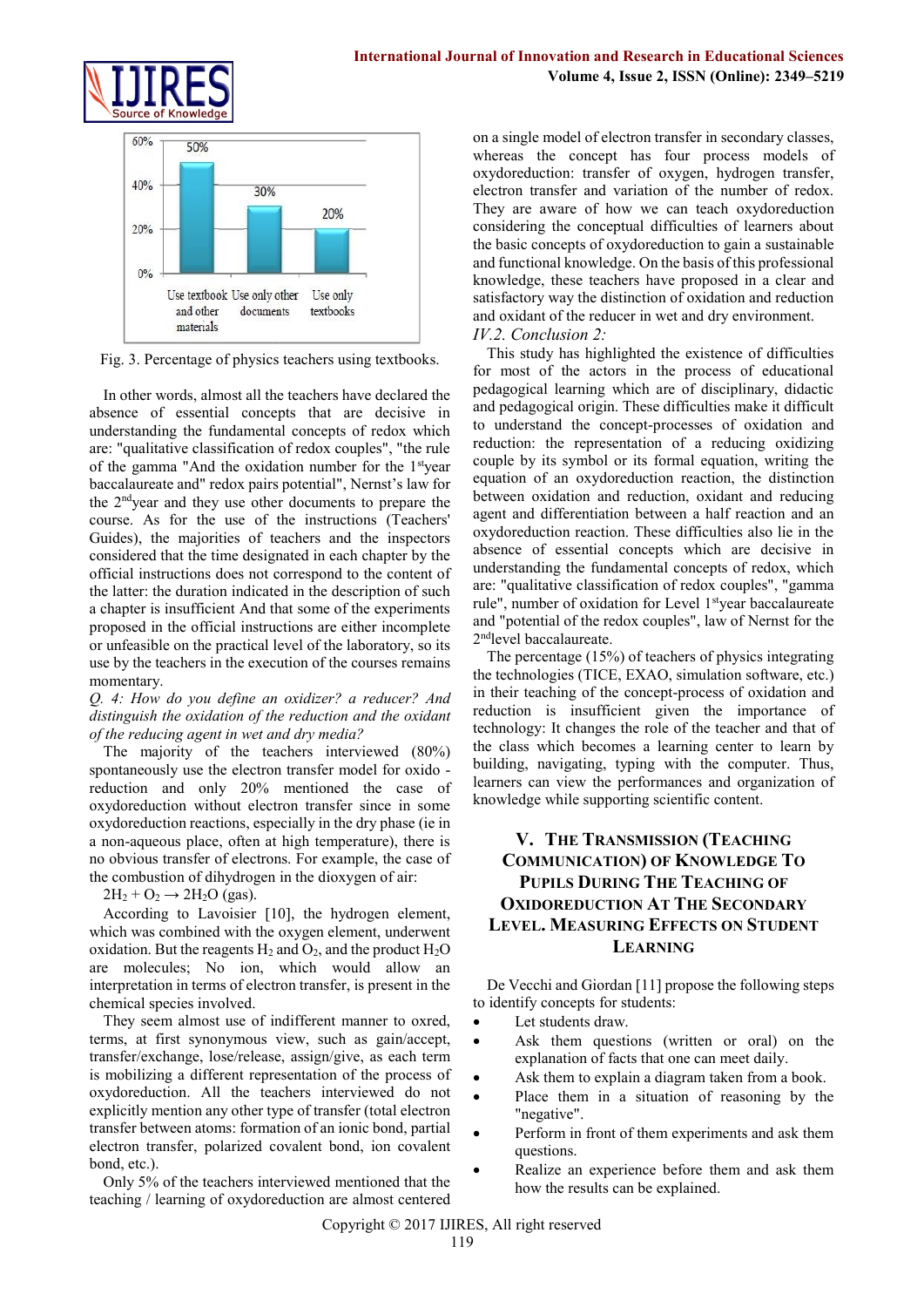

- Ask them to choose from different analog models.
- Set before apparently contradictory facts and let them talk.
- To play role plays.
- Ask for the definition of certain words.
- To confront the class with a conception emitted by a pupil or even with an explanation drawn from the history of science.
- And finally, be constantly listening to the students: the conceptions emerge at every moment of a process.

The oxydoreduction concepts play an important role in the chemistry education in different secondary and university levels where learners find it difficult to understand and assimilate the concepts. In order to identify the different difficulties and obstacles encountered by the students on these concepts, we have developed a course evaluation and a questionnaire containing a dozen questions. The experiment is carried out at the level of the secondary level. A questionnaire is designed for students of the first year baccalaureate; stream: experimental sciences and mathematics ( $N = 180$  students) and the second year, stream: science experiments  $(N = 160)$ students) to explore the various difficulties and obstacles encountered by students on concepts of oxydoreduction. The pupils had tackled the concepts of atomistic in their school curriculum, which was essential to answer the questionnaire. In the second phase, students have, for the first time, studied the basic concepts of atomistic, which already allow them to answer a question involving electron transfer. On the other hand, they did not discuss the use of these concepts in the specific field of oxydoreduction. In the first year of the secondary level, the oxydoreduction is addressed for the first time.

# *V.1. Course Evaluation*

We agreed with the teachers of the selected high schools, the choice of three different courses of oxydoreduction chemistry. The duration of these courses varies from 1 hour 30min to 2 hours which are followed and filmed by the trainee professors. Then, the professor's oral message was completely transcribed on the basis of the filmed lessons. The information recorded on the board or on the teacher's record also been fully transcribed.

Each course covers one of the common chapters, claimed by the teachers as important in the training of pupils of  $1<sup>st</sup>$  and especially of the  $2<sup>nd</sup>$ year of the secondary level. The contents of the three chapters:

Chapter 1: oxydoreduction concepts: oxidation, reduction, and half redox equation. Chapter 2: oxydoreduction reactions (Notion of chemical reaction, laws of the chemical reaction, writing and balancing of a chemical equation). Chapter 3: qualification of redox couples (prediction of possible oxidation-

# reduction reactions).

#### *V.2. Development, Progress and use of Questionnaires*

The three questionnaires developed in collaboration with teachers, each carry on one of three courses selected by high school. These questionnaires contain a series of common items using the teacher's notes to which students must answer individually. These items aim to measure the degree of deep understanding of the concept-processes of oxidation and reduction and how pedagogical communication is passed between the teacher and his students. Table 1 shows the rate of student participation in each questionnaire within two years of research (2014- 2015).

| Table 1: Distribution of the three question aires for pupils |
|--------------------------------------------------------------|
| of the high secondary schools during                         |
| the two years of research                                    |

| the two years of research |            |                   |            |        |            |                   |
|---------------------------|------------|-------------------|------------|--------|------------|-------------------|
| <b>Characteristics</b>    | Chapiter 1 |                   | Chapiter 2 |        | Chapiter 3 |                   |
|                           | Year 1     | Year <sub>2</sub> | Year 1     | Year 2 | Year 1     | Year <sub>2</sub> |
| Number of                 | 436        | 418               | 436        | 418    | 436        | 418               |
| students enrolled         |            |                   |            |        |            |                   |
| in the course             |            |                   |            |        |            |                   |
|                           |            |                   |            |        |            |                   |
| Rate of                   | 72%        | 76%               | 49%        | 67%    | 48%        | 69%               |
| questionnaires            |            |                   |            |        |            |                   |
| completed*                |            |                   |            |        |            |                   |
| Rate of incomplete        | 6%         | 11%               | 3%         | $2\%$  | 6%         | 9%                |
| questionnaires **         |            |                   |            |        |            |                   |
| Rate of unreliable        | 6%         | 2%                | 7%         | $1\%$  | 11%        | 7%                |
| questionnaires **         |            |                   |            |        |            |                   |
| Rate of valid             | 56%        | 91%               | 94%        | 97%    | 92%        | 9%                |
| questionnaires **         |            |                   |            |        |            |                   |

\* Percentages calculated in relation to the number of students enrolled in the course.

\*\* Percentages calculated in relation to the number of completed questionnaires.

The overall score for each completed questionnaire was allocated as follows: the expected response for each question was subdivided in response element and characteristic of the response-related to assumptions. A rating of "1" is granted for a full answer, a score of "½" for an incomplete response element and a score of "0" when the response element is incorrect. A sum of the scores assigned to the answer items is calculated per question and finally the total scores for the entire questionnaire are calculated. This score will be considered as a reflection of the student's actual understanding of the subject.

Finally, the questionnaires which appear to be very laconic and which were therefore completed by students who obviously invested little in the activity were eliminated from the analysis. The criterion arbitrarily chosen is the following: no answer to half or more than half of the questions. It does not cover more than 4 to 6% of students (Table 1).

# *V.3. Results and Discussion*

#### *a. Effectiveness of the Message sent to Students:*

The results show that, in general, the level of teachers' awareness of their own communication behaviors is very limited, and even more so when it comes to detecting, decoding and interpreting their own nonverbal behaviors. In the teacher's verbal didactic discourse, the following was observed (Figure 4):

The microscopic level is weakly highlighted in the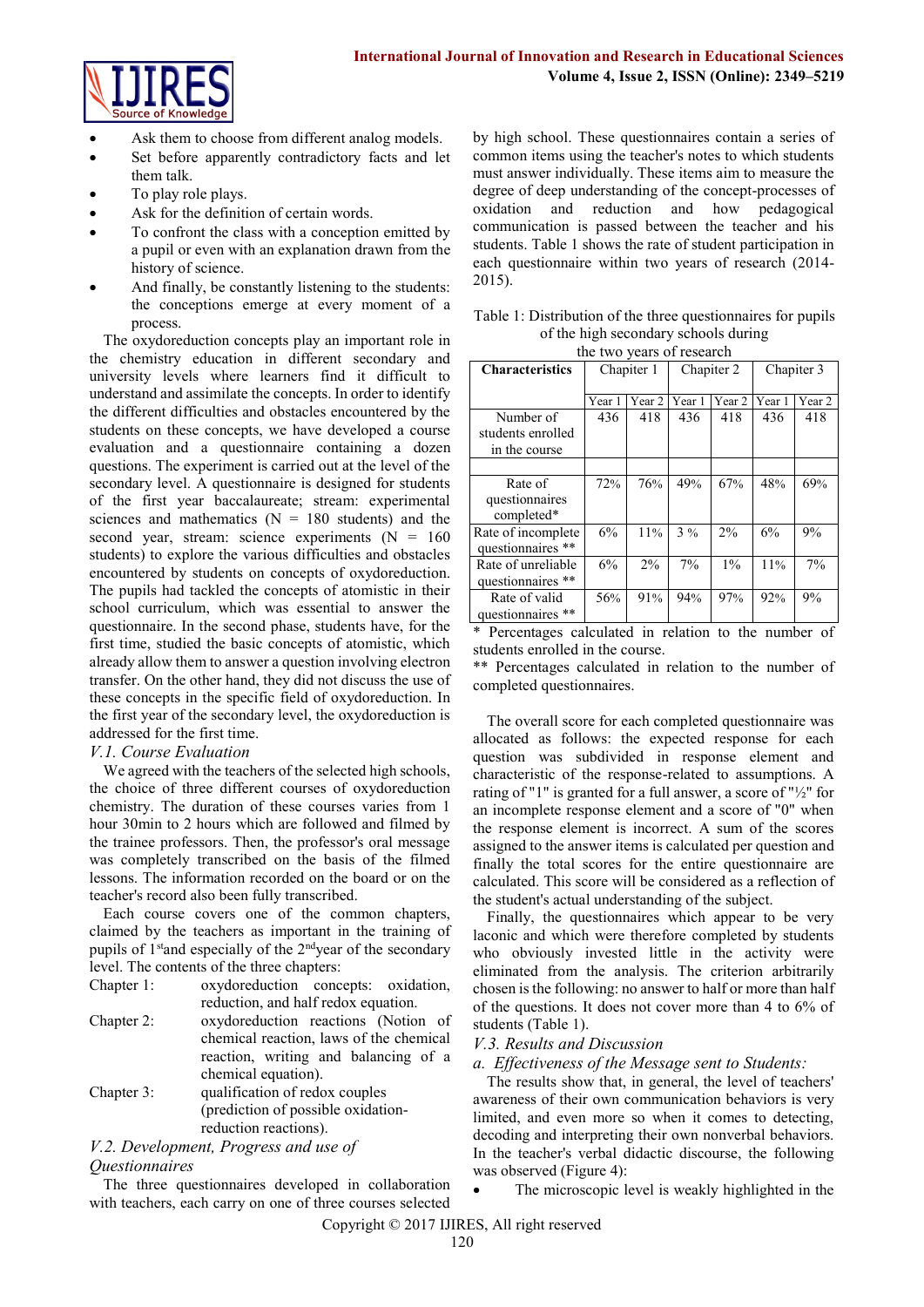

courses and the symbolic level is far from predominant, which was also mentioned by Johnstone (1991) and Gabel (1993)[12-13].

- A particular emphasis was placed on the microscopic level for the course "notions redox oxidation, reduction, and half redox equation" during the second year (16% to 38%).
- An increase in the microscopic level to the other two classes, "Reactions of oxydoreduction (chemical reaction concept, writing the laws of chemical reaction and balancing a chemical equation)" (12% to 26%) and "qualification couples Redox (prediction of possible oxidation-reduction reactions) "(6% to 10%) between the two years.



Fig. 4. Proportion of different levels of knowledge in the three chapters

#### *b. Pupil Comprehension Rate After the Course*

Students' achievements in relation to the three levels of knowledge are presented in a transversal way for the three questionnaires analyzed. The students' responses were quantitatively analyzed for their ability to identify the level of knowledge and to establish links between two levels. Figure 5 shows the proportion of students who have met the level of knowledge required in the question and who have established links between two levels of knowledge.



Figure 5: Proportion of students who met the level of expertise required and having established links between two levels of knowledge in their questionnaire responses

Copyright © 2017 IJIRES, All right reserved For example, for the course of the oxidation-reduction

reactions, two experimental experiments were carried out on the macroscopic level to demonstrate the action of hydrochloric acid on the metals  $M_1$  and  $M_2$ , to explain microscopically the detection of the existence of the ions  $M_1$ <sup>n+</sup> and  $M_2$ <sup>m+</sup> as well as to register the equations of redoxoxidation solutions.

In this study, we found that learners meet the level of expertise required and establish links between two levels of knowledge in their questionnaires: symbolic writing oxidants and reducers, and the oxydoreduction by an equation which expresses the conservation of the mass at the macroscopic level and that of the atoms at the microscopic level. Almost half of the students respect the macroscopic level in their responses while the symbolic level is respected by less than a third of the students and that the microscopic level is less than a quarter.

Approximately one-third of students correctly establish the links between two levels of knowledge to explain a notion or concept in chemistry: oxidation, reduction, redox half-equation, identification of redox couples, demonstration of ions formed…

It results from this quantitative analysis of the questionnaires that there are clearly gaps in the identification of levels of knowledge and the linking of these levels exists for almost all learners.

Regarding the questionnaire on "Oxydoreduction reactions: oxidation, reduction, and half redox equation", pupils obtained a significantly lower average in the second year than the first year, whereas for the two more questionnaires dealing with the two chapters: "Oxydoreduction reactions" and "Qualification of redox couples (prediction of possible redox reactions)", the pupils obtained a significantly higher average in the second year (Table 2).

| the questionnaires between year $\frac{1}{2}$ and $\frac{1}{2}$ |        |                                       |  |  |  |
|-----------------------------------------------------------------|--------|---------------------------------------|--|--|--|
|                                                                 | years  | (average $\pm$ Standard deviation)/20 |  |  |  |
| Chapiter1                                                       | year 1 | $12.5 \pm 1.7$                        |  |  |  |
|                                                                 | year 2 | $11.2 \pm 1.6$                        |  |  |  |
| Chapiter <sub>2</sub>                                           | year 1 | $12.8 \pm 1.8$                        |  |  |  |
|                                                                 | year 2 | $15.4 \pm 1.6$                        |  |  |  |
| Chapiter3                                                       | year 1 | $9.9 \pm 1.7$                         |  |  |  |
|                                                                 | year 2 | $13 \pm 1.5$                          |  |  |  |

Table 2. Results comparing the averages obtained from the questionnaires between year 1 and 2

*V.4. Conclusion 3*

By studying systematically using different tools, teachers' communication behavior in their reality (teachers' and students' recordings in the classroom) and at the level of performances (questionnaires and interviews), this research highlights the existence of a noticeable difference between what is done and what is said about the use of discursive strategies. We can see that secondary school teachers have great difficulty in "approaching" the curricular contents of the daily experiences of their pupils.

From the above it can be concluded that, in general, teachers are aware of the communication behaviors that take place in the classroom, meaning that they are based on when they appear, interpretations that students make and the objective they aim at in the teaching and learning processes. However, these teachers claim the importance of organizing training sessions about the teaching of